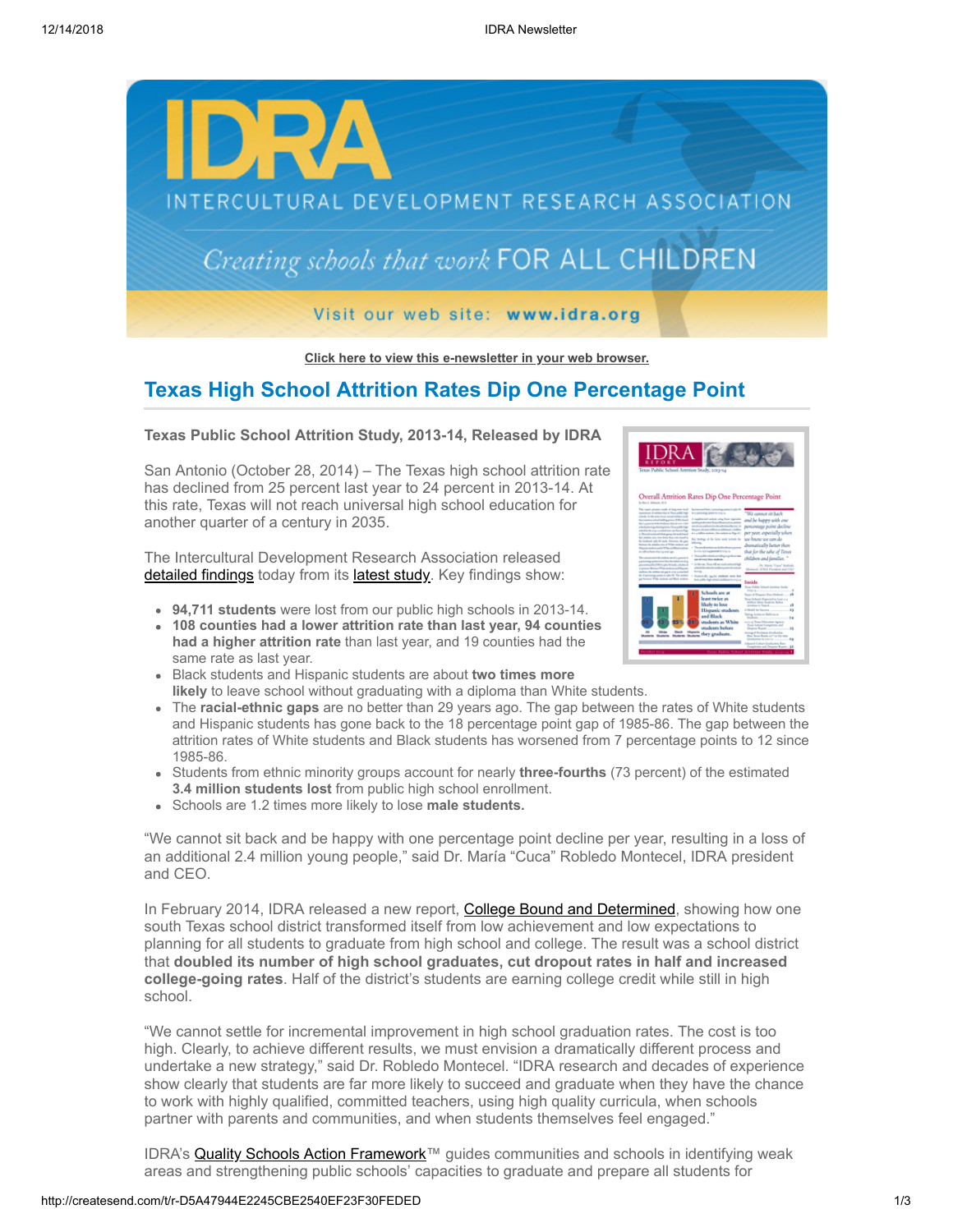#### 12/14/2018 IDRA Newsletter

success. IDRA's book, [Courage to Connect: A Quality Schools Action Framework™](http://idra.createsend1.com/t/r-l-cxhyly-l-n/) shows how communities and schools can work together to be successful with all of their students. The book's [web page](http://idra.createsend1.com/t/r-l-cxhyly-l-p/) provides an excerpt, related podcasts, images of the framework and other resources.

Each fall, IDRA releases its attrition study. The latest study became **available today online**. Attrition rates are an indicator of a school's holding power, or the ability to keep students enrolled in school and learning until they graduate. IDRA was commissioned to conduct Texas' first-ever comprehensive statewide study of high school dropouts using a high school attrition formula to estimate the number and percent of students who leave school prior to graduation. That study in 1986 was the state's first major effort to assess the school holding power of Texas public schools and resulted in state-level policy reforms for the state education agency to count and report dropout data. IDRA is the only organization that has examined Texas attrition rates consistently, with the same methodology, for 29 years.

The annual attrition studies released by IDRA include county-level data by race and ethnicity. [Trend graphs of high school attrition in each Texas county are available online.](http://idra.createsend1.com/t/r-l-cxhyly-l-m/) The study includes detailed findings, a **supplemental analysis for reaching a rate of zero** and graphics showing different types of dropout data. IDRA's study also looks at the latest dropout study released by the Texas Education Agency and the National Center for Education Statistics.

In addition, IDRA has developed a one-page **School Holding Power Checklist** with a set of criteria for assessing and selecting effective dropout prevention strategies and for making sure your school is a quality school.

Share this on **[Facebook](http://createsend.com/t/r-fb-cxhyly-l-ju/?act=wv)** or **[Twitter](http://idra.createsend1.com/t/r-tw-cxhyly-l-tl/)**.

# **IDRA Attrition Study & Resources Online**

[2014 Study](http://idra.createsend1.com/t/r-l-cxhyly-l-q/) – Texas Public School Attrition Study, 2013-14

[College Bound and Determined](http://idra.createsend1.com/t/r-l-cxhyly-l-a/) – A report profiling what happens when a school district raises expectations for students instead of lowering them

[Look Up Your County](http://idra.createsend1.com/t/r-l-cxhyly-l-f/) – See attrition rates and numbers over the last 10 years

[County List](http://idra.createsend1.com/t/r-l-cxhyly-l-z/) – See which counties had attrition rates go up or down

[See infographic: Texas public schools are losing one out of four](http://idra.createsend1.com/t/r-l-cxhyly-l-v/) **students** 

[See infographic: Texas is improving attrition rates by 1-2 percent](http://idra.createsend1.com/t/r-l-cxhyly-l-e/) each year, but one district cut its rates in half

[Frequently Asked Questions for reporters](http://idra.createsend1.com/t/r-l-cxhyly-l-s/)

[eBook on types of dropout data](http://idra.createsend1.com/t/r-l-cxhyly-l-g/)

Tool - [Quality School Holding Power Checklist](http://idra.createsend1.com/t/r-l-cxhyly-l-w/)

[OurSchool data portal](http://idra.createsend1.com/t/r-l-cxhyly-l-yd/) – see district- and high school-level data

[Courage to Connect: A Quality Schools Action Framework](http://idra.createsend1.com/t/r-l-cxhyly-l-yh/)

[Overview of the Coca-Cola Valued Youth Program,](http://idra.createsend1.com/t/r-l-cxhyly-l-yk/) which keeps 98 percent of students in school

[Ideas and Strategies for Action](http://idra.createsend1.com/t/r-l-cxhyly-l-yu/)

[Set of principles for policymakers and school leaders](http://idra.createsend1.com/t/r-l-cxhyly-l-jl/)

[Classnotes Podcast: "Counting Dropouts"](http://idra.createsend1.com/t/r-l-cxhyly-l-jr/)

[Graduation for All E-letter \(English/Spanish\)](http://idra.createsend1.com/t/r-l-cxhyly-l-jy/)